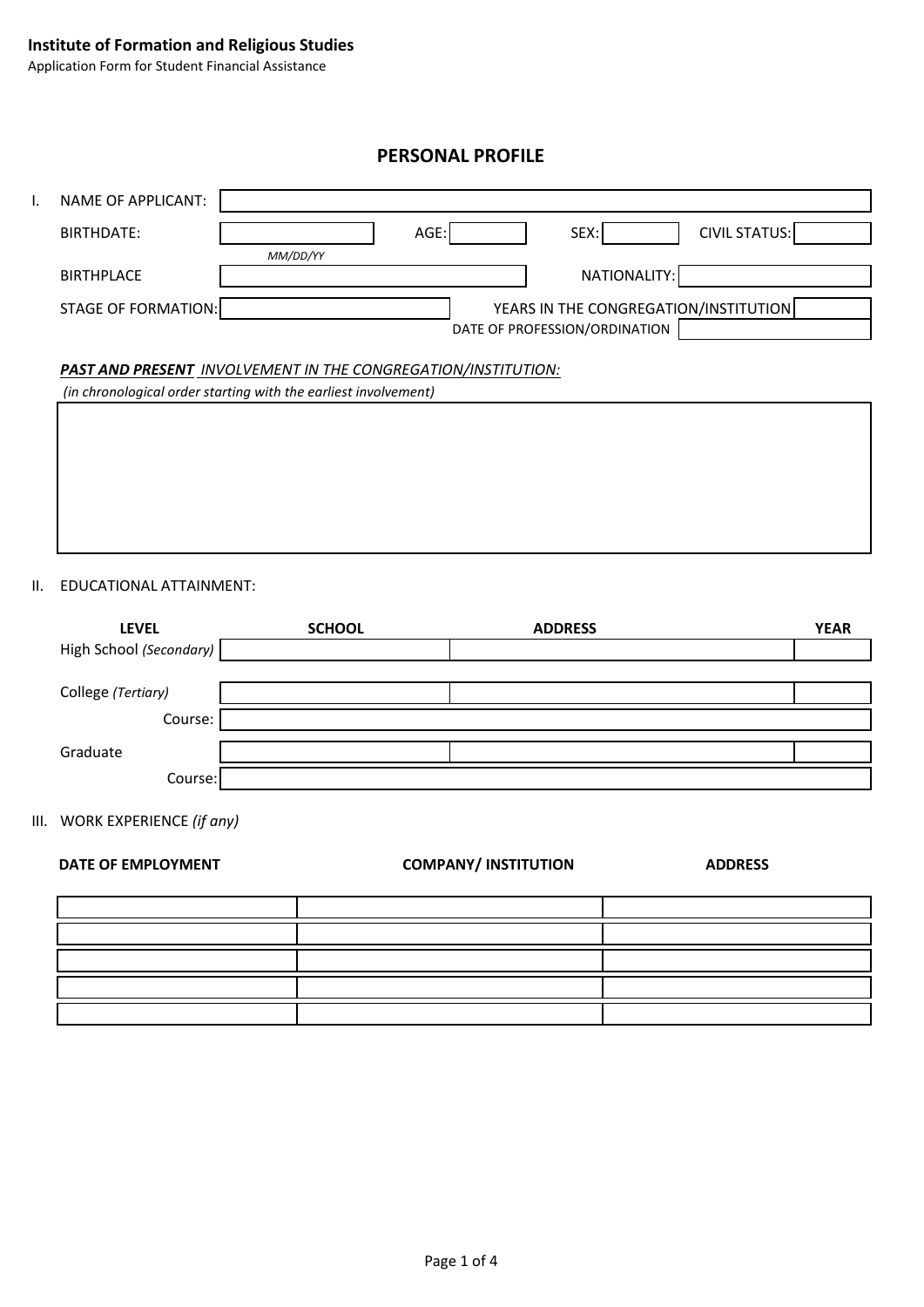# **CONGREGATION'S PROFILE**

| <b>MOBILE NUMBER:</b> |
|-----------------------|
| WEBSITE:              |
|                       |

#### APOSTOLATES/ MINISTRIES: *(please enumerate)*

## BRIEF BACKGROUND ABOUT THE CONGREGATION:

*(maximum of 250 words)*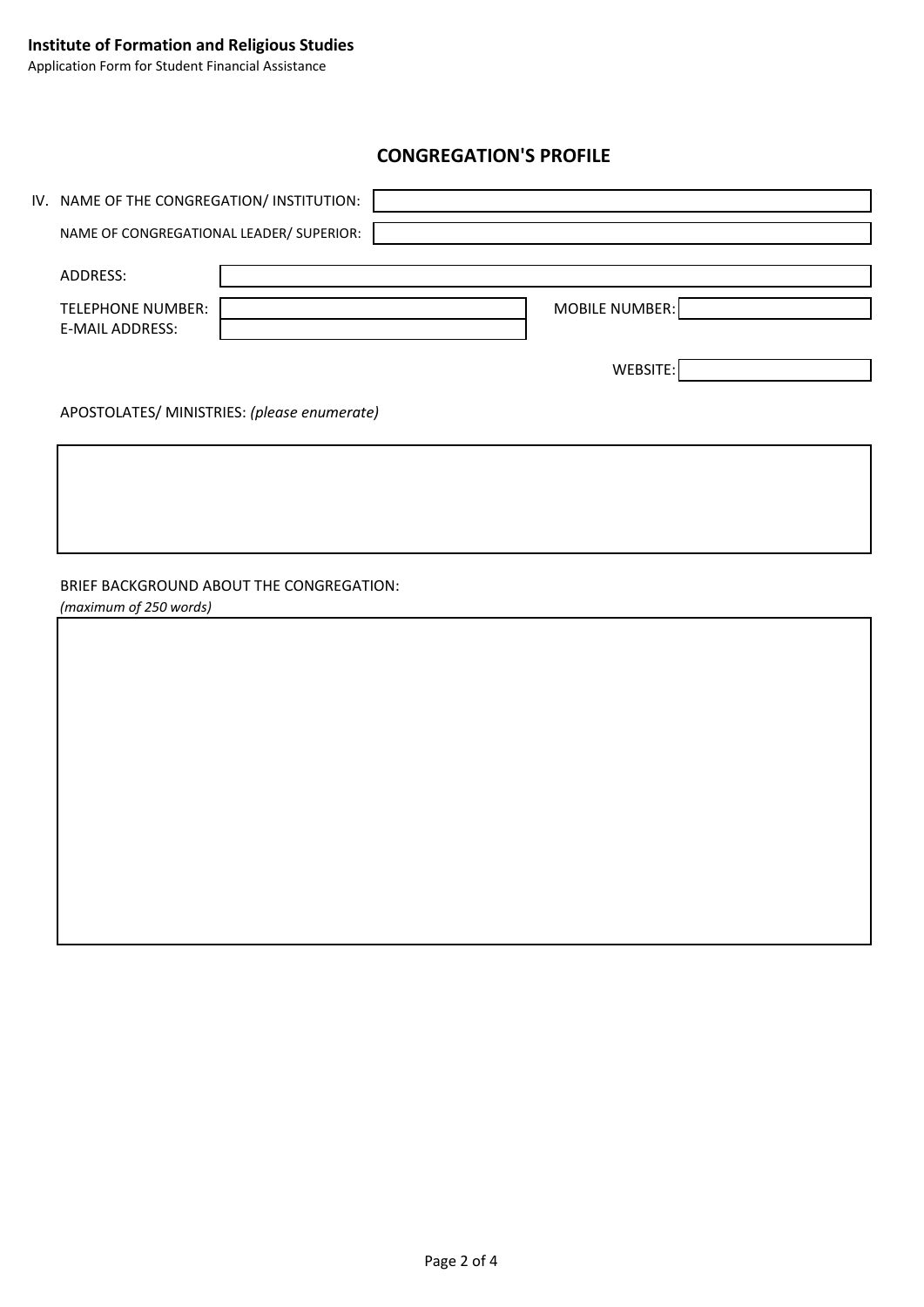## **SCHOLARSHIP APPLICATION**

- V. DEGREE PROGRAM BEING APPLIED TO: MASTER OF ARTS IN RELIGIOUS STUDIES AREA OF CONCENTRATION: THEOLOGY | Thesis SCRIPTURES | Non-Thesis WOMEN AND RELIGION BACHELOR OF ARTS IN RELIGIOUS STUDIES
	- a.) Why would you like to study and be accepted in the degree program applied for?

- b.) Why are you applying for scholarship?
- c.) What do you plan doing after earning your degree?

d.) Character References: (*Please provide at least three.* )

NAME CONTACT INFORMATION

*(TELEPHONE NUMBER, MOBILE NUMBER, EMAIL ADDRESS)*